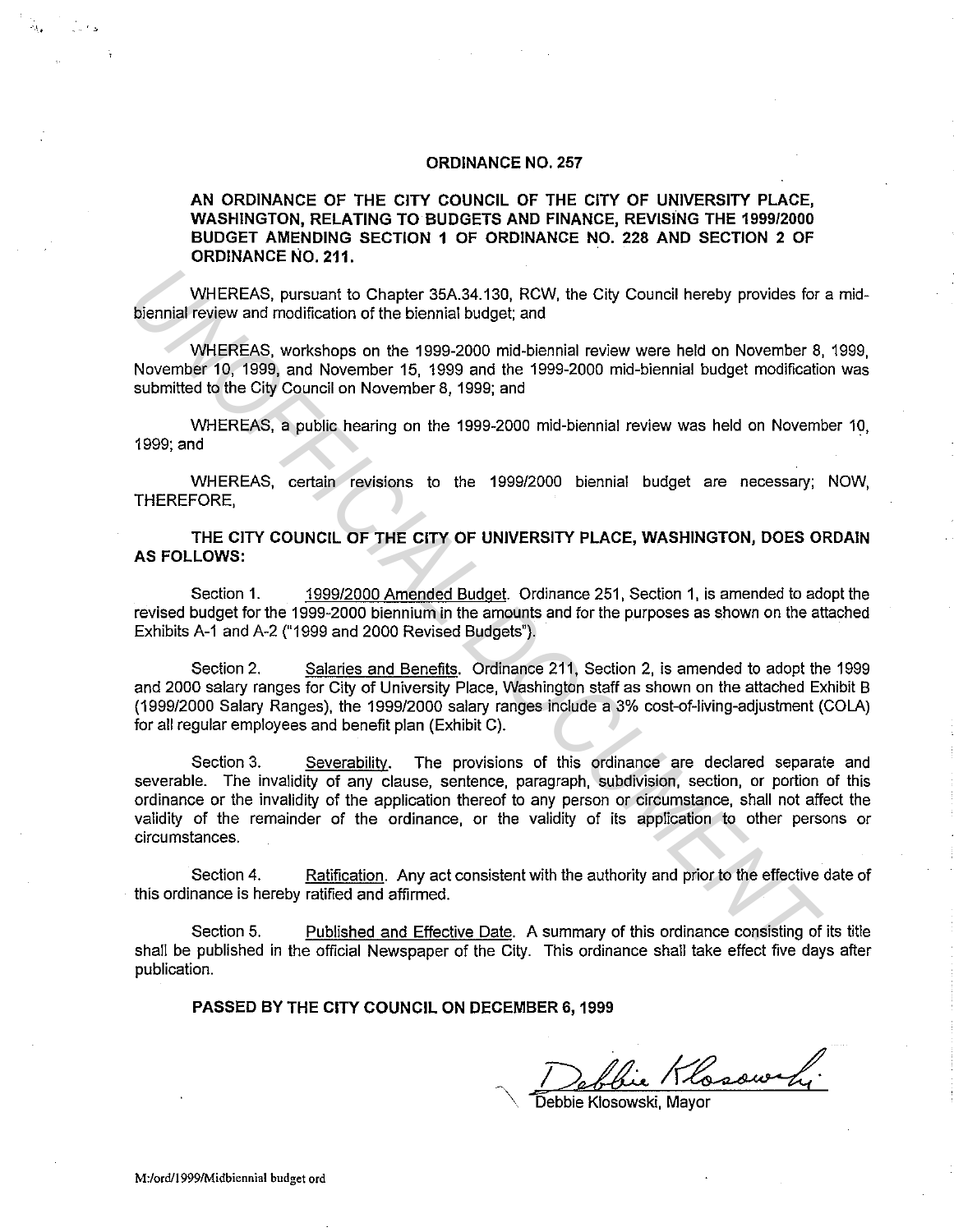**ATTEST:** 

Susan Matthew, City Clerk

**APPROVED AS TO FORM:** 

. othy X. Sullivan, City Attorney The City of the City Attorney<br>
Date of Publication<br>
Elisetive Date:<br>
Elisetive Date:<br>
Control of Publication<br>
Control of Publication<br>
Control of Publication<br>
Control of Publication<br>
Control of Publication<br>
Control of Publi

Date of Publication: **December 10, 1999** 

Effective Date: December 15, 1999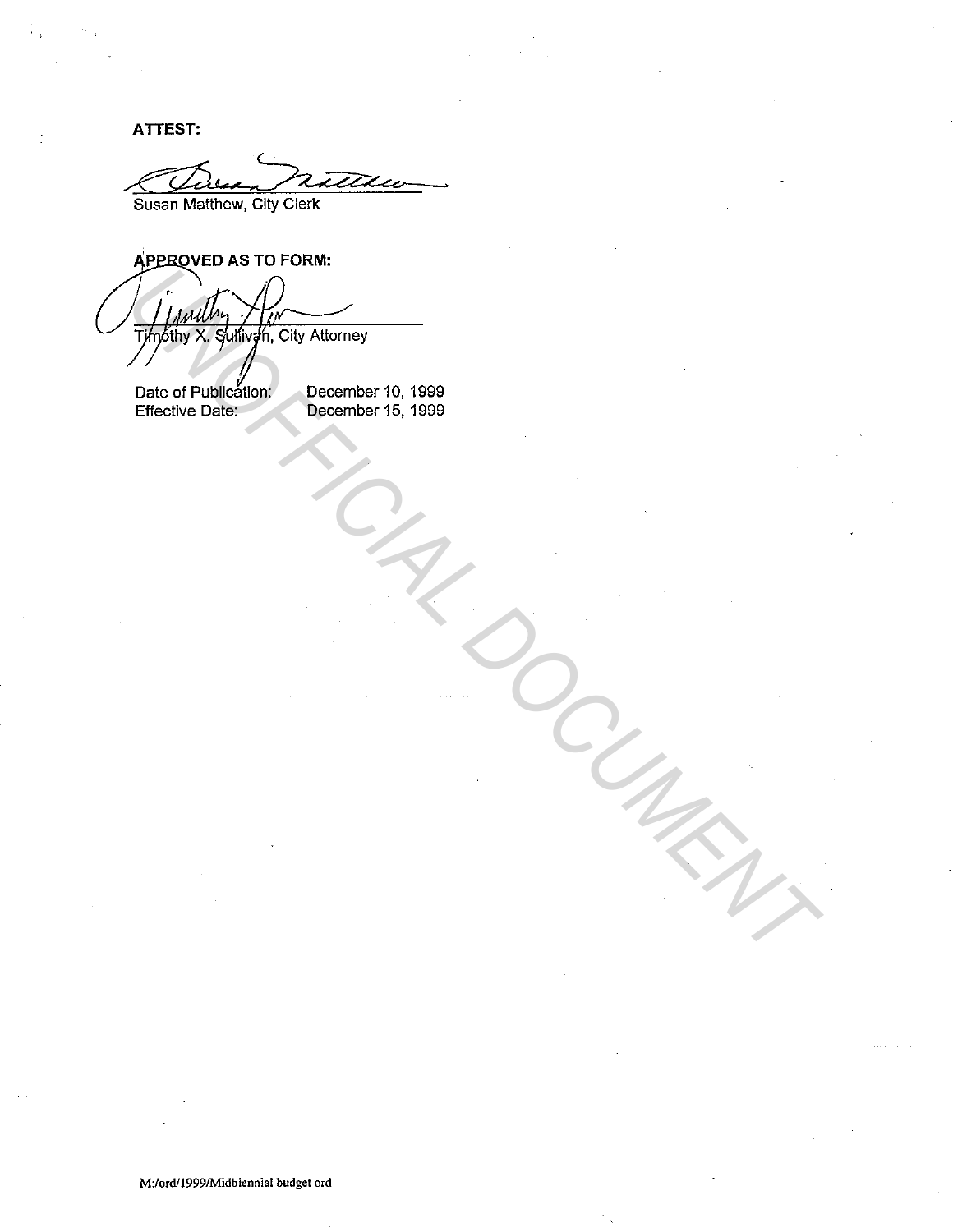## EXHIBIT A-1 CITY OF UNIVERSITY PLACE 1999 Revised Budget

|                         |                                       |                     | CITY OF UNIVERSITY PLACE | 1999 Revised Budget |                                       |                       |  |                           |  |
|-------------------------|---------------------------------------|---------------------|--------------------------|---------------------|---------------------------------------|-----------------------|--|---------------------------|--|
|                         |                                       |                     | <b>REVENUES</b>          |                     |                                       | <b>EXPENDITURES</b>   |  |                           |  |
|                         |                                       |                     | <b>&amp; OTHER</b>       |                     |                                       | & OTHER               |  | <b>ENDING</b>             |  |
|                         | FUND                                  |                     | <b>SOURCES</b>           |                     |                                       | <b>USES</b>           |  | <b>BALANCE</b>            |  |
| <b>Operating</b>        |                                       |                     |                          |                     |                                       |                       |  |                           |  |
| General                 |                                       |                     |                          |                     |                                       |                       |  |                           |  |
|                         | 001 General                           | 11,421,340 \$<br>\$ | Ŝ                        | 11,421,340          | 11,083,364 \$<br>\$                   | 11,083,364<br>S       |  | 337,976<br>\$             |  |
|                         | <b>Special Revenue</b>                |                     |                          |                     |                                       |                       |  |                           |  |
| 101                     | <b>Street</b>                         | 1,364,445           |                          | 1,364,445           | 1,364,445                             | 1,364,445             |  |                           |  |
| 102                     | <b>Arterial Street</b>                | 237,724             |                          | 237,724             | 237,724                               | 237,724               |  |                           |  |
| 103                     | Real Estate Excise Tax                | 759,470             |                          | 759,470             | 759,470                               | 759,470               |  |                           |  |
| 120                     | Path & Trails                         | 14,602              |                          | 14,602              |                                       |                       |  | 14,602                    |  |
| 140                     | Surface Water Mgmt                    | 1,343,483           |                          | 1,343,483           | 1,343,483                             | 1,343,483             |  | $\blacksquare$            |  |
| 188                     | <b>Strategic Reserve</b>              | 553,029             |                          | 553,029             |                                       |                       |  | 553,029                   |  |
|                         | Sub-total Special Revenue             | 4,272,753           |                          | 4,272,753           | 3,705,122                             | 3,705,122             |  | 567,631                   |  |
| <b>Debt Service</b>     |                                       |                     |                          |                     |                                       |                       |  |                           |  |
| 201                     | <b>Debt Service</b>                   | 927,668             |                          | 927,668             | 927,668                               | 927,668               |  |                           |  |
|                         | <b>Sub-total Debt Service Funds</b>   | 927,668             |                          | 927,668             | 927,668                               | 927,668               |  |                           |  |
|                         | <b>Total Operating</b>                | 16,621,761          | 98                       | 16,621,761          | 15,716,154                            | 15,716,154<br>88      |  | 905,607                   |  |
|                         |                                       |                     |                          |                     |                                       |                       |  |                           |  |
| Capital Improvement     |                                       |                     |                          |                     |                                       |                       |  |                           |  |
| 301                     | Parks CIP                             | 1,132,583           |                          | 1,132,583           | 1,073,785                             | 1,073,785             |  | 58,798                    |  |
| 302                     | <b>Public Works CIP</b>               | 5,682,463           |                          | 5,682,463           | 4,668,913                             | 4,668,913             |  | 1,013,550                 |  |
| 303                     | 1996 Bond Construction                | 1,175,777           |                          | 1,175,777           | 1.175,777                             | 1,175,777             |  |                           |  |
|                         | <b>Sub-total CIP</b>                  | 7,990,823           |                          | 7,990,823           | 6,918,475                             | 6,918,475             |  | 1,072,348                 |  |
| <b>Internal Service</b> |                                       |                     |                          |                     |                                       |                       |  |                           |  |
| 501                     | Fleet & Equipment                     | 330,352             |                          | 330,352             | 127,350                               | 127,350               |  | 203,002                   |  |
| 502                     | <b>Community Information Services</b> | 1,122,883           |                          | 1,122,883           | 795,818                               | 795,818               |  | 327,065                   |  |
| 505                     | Property Management                   | 244,245             |                          | 244,245             | 244,245                               | 244,245               |  |                           |  |
| 506                     | <b>Risk Management</b>                | 153,138             |                          | 153,138             | 123,445                               | 123,445               |  | 29,693                    |  |
|                         | Sub-total Internal Service            | 1,850,618           |                          | 1,850,618           | 1,290,858                             | 1,290,858             |  | 559,760                   |  |
| Non-Annually Budgeted   |                                       |                     |                          |                     |                                       |                       |  |                           |  |
| 621                     | Curran Apple Orchard Donations        | 6.313               |                          | 6,313               | 6,313                                 | 6,313                 |  |                           |  |
| 150                     | Donations                             | 10,000              |                          | 10,000              |                                       |                       |  | 10,000                    |  |
|                         | Sub-total Non-Annually Budgeted       | 16,313              |                          | 16,313              | 6,313                                 | 6,313                 |  | 10,000                    |  |
|                         | <b>Total Budget</b>                   | 26,479,515 \$<br>S. | 3.                       | 26,479,515          | $\ddot{\phantom{a}}$<br>23,931,800 \$ | 23,931,800<br>8<br>A. |  | 2,547,715<br>$\mathbb{S}$ |  |

 $\mathcal{L}_{\mathcal{A}}$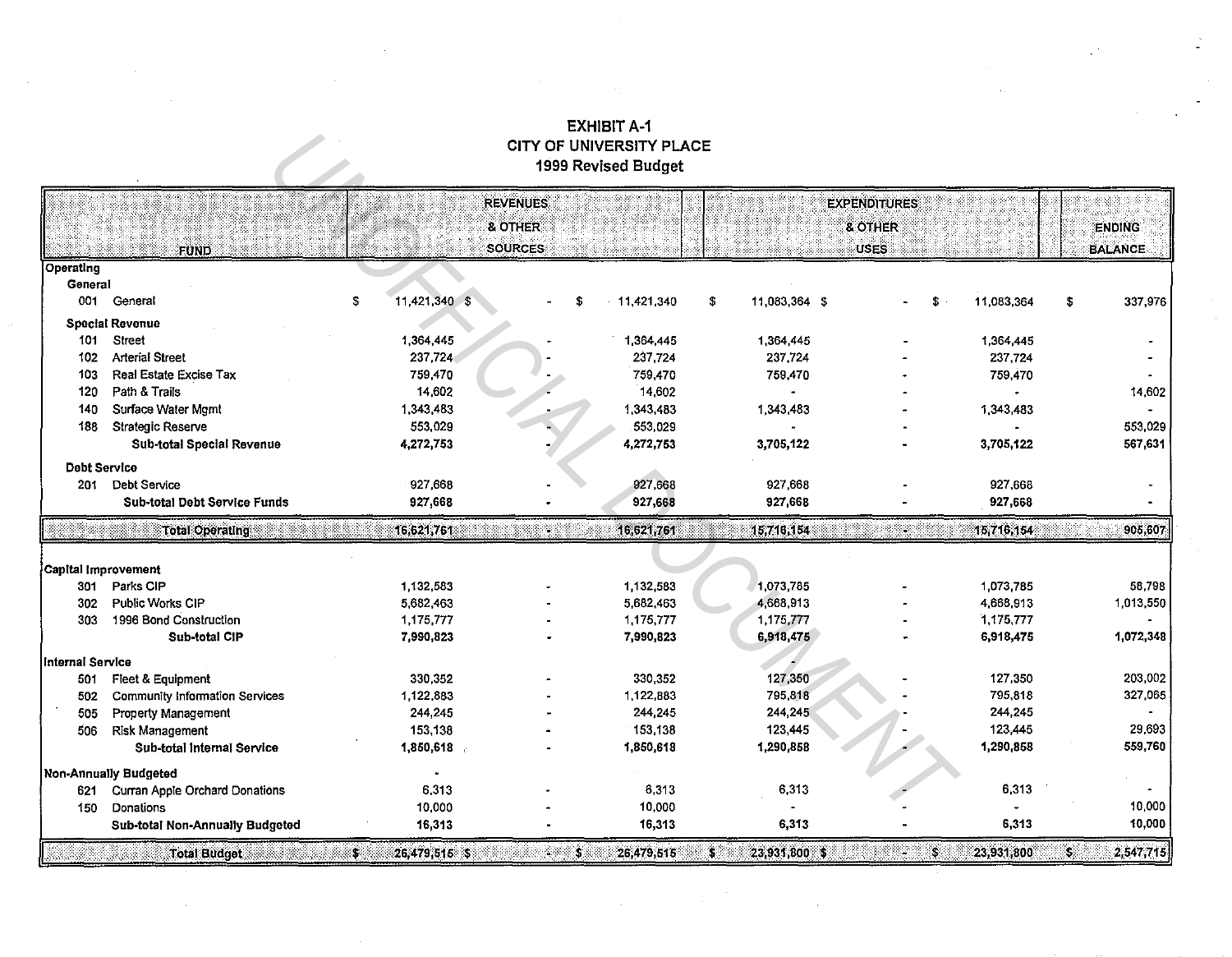# **EXHIBIT A-2 CITY OF UNIVERSITY PLACE**<br>2000 Revised Budget

|                     | CITY OF UNIVERSITY PLACE<br>2000 Revised Budget |                     |                                                         |            |                     |                                               |            |    |                                 |
|---------------------|-------------------------------------------------|---------------------|---------------------------------------------------------|------------|---------------------|-----------------------------------------------|------------|----|---------------------------------|
|                     | <b>FUND</b>                                     |                     | <b>REVENUES</b><br><b>&amp; OTHER</b><br><b>SOURCES</b> |            |                     | <b>EXPENDITURES</b><br>& OTHER<br><b>USES</b> |            |    | <b>ENDING</b><br><b>BALANCE</b> |
| Operating           |                                                 |                     |                                                         |            |                     |                                               |            |    |                                 |
| General             |                                                 |                     |                                                         |            |                     |                                               |            |    |                                 |
| 001                 | General                                         | 9,273,886 \$<br>s   | $(386, 707)$ \$                                         | 8,887.179  | \$<br>9,184,532 \$  | $(352, 881)$ \$                               | 8,831,651  | \$ | 55,529                          |
|                     | <b>Special Revenue</b>                          |                     |                                                         |            |                     |                                               |            |    |                                 |
| 101                 | <b>Street</b>                                   | 1,371,284           | (129, 177)                                              | 1,242,107  | 1,371,284           | (129, 177)                                    | 1,242,107  |    |                                 |
| 102                 | <b>Arterial Street</b>                          | 225,878             |                                                         | 225,878    | 225,878             |                                               | 225,878    |    |                                 |
| 103                 | Real Estate Excise Tax                          | 440,200             |                                                         | 440,200    | 440,200             |                                               | 440,200    |    |                                 |
| 120                 | Path & Trails                                   | 18,767              | 13                                                      | 18.780     |                     |                                               |            |    | 18,780                          |
| 140                 | Surface Water Mgmt                              | 1,356,918           | 118,800                                                 | 1,475,718  | 1,356,918           | 118,800                                       | 1,475,718  |    |                                 |
| 188                 | <b>Strategic Reserve</b>                        | 580,029             |                                                         | 580,029    |                     |                                               |            |    | 580,029                         |
|                     | <b>Sub-total Special Revenue</b>                | 3,993,076           | (10, 364)                                               | 3,982,712  | 3,394,280           | (10, 377)                                     | 3,383,903  |    | 598,809                         |
| Debt Service        |                                                 |                     |                                                         |            |                     |                                               |            |    |                                 |
| 201                 | <b>Debt Service</b>                             | 916,724             |                                                         | 916,724    | 916,724             |                                               | 916,724    |    |                                 |
|                     | <b>Sub-total Debt Service Funds</b>             | 916,724             |                                                         | 916,724    | 916,724             |                                               | 916,724    |    |                                 |
|                     | <b>Total Operating</b>                          | 14, 183, 686        | (397, 071)                                              | 13,786,615 | 13,495,536          | (363, 258)                                    | 13,132,278 |    | 654,338                         |
|                     |                                                 |                     |                                                         |            |                     |                                               |            |    |                                 |
| Capital Improvement |                                                 |                     |                                                         |            |                     |                                               |            |    |                                 |
| 301                 | Parks CIP                                       | 278,390             | 523,305                                                 | 801,695    | 278,390             | 523,305                                       | 801,695    |    |                                 |
| 302                 | Public Works CIP                                | 4,417,033           | 5,064,162                                               | 9,481,195  | 4,417,024           | 4,891,000                                     | 9,308,024  |    | 173,172                         |
| 303                 | 1996 Bond Construction                          |                     |                                                         |            |                     |                                               |            |    |                                 |
|                     | Sub-total CIP                                   | 4,695,423           | 5,587,467                                               | 10,282.890 | 4,695,414           | 5,414,305                                     | 10,109,719 |    | 173,172                         |
| Internal Service    |                                                 |                     |                                                         |            |                     |                                               |            |    |                                 |
| 501                 | Fleet & Equipment                               | 396,333             | 1,563                                                   | 397,896    | 59,350              |                                               | 59,350     |    | 338,546                         |
| 502                 | <b>Community Information Services</b>           | 986,162             | (157, 769)                                              | 828,393    | 493,193             | (63, 178)                                     | 430,015    |    | 398,378                         |
| 505                 | <b>Property Management</b>                      | 175,000             |                                                         | 175,000    | 168,396             | (1,600)                                       | 166,796    |    | 8,204                           |
| 506                 | <b>Risk Management</b>                          | 167,992             | 49,270                                                  | 217.262    | 133,945             | 49,270                                        | 183,215    |    | 34,047                          |
|                     | Sub-total Internal Service                      | 1,725,487           | (106, 936)                                              | 1,618,551  | 854,884             | (15, 508)                                     | 839,376    |    | 779,175                         |
|                     | Non-Annually Budgeted                           |                     |                                                         |            |                     |                                               |            |    |                                 |
| 621                 | <b>Curran Apple Orchard Donations</b>           |                     |                                                         |            |                     |                                               |            |    |                                 |
| 150                 | Donations                                       | 10,000              |                                                         | 10,000     |                     |                                               |            |    | 10,000                          |
|                     | Sub-total Non-Annually Budgeted                 | 10,000              |                                                         | 10,000     |                     |                                               |            |    | 10,000                          |
|                     | <b>Total Budget</b><br>98. S.                   | 20,614,596 \$<br>S. | 5,083,460 \$                                            | 25,698,056 | 19,045,834 \$<br>38 | 5,035,539 \$                                  | 24,081,373 | ъ. | 1,616,685                       |

 $\frac{1}{2}$  .

 $\sim$ 

 $\epsilon$ 

 $\alpha$  .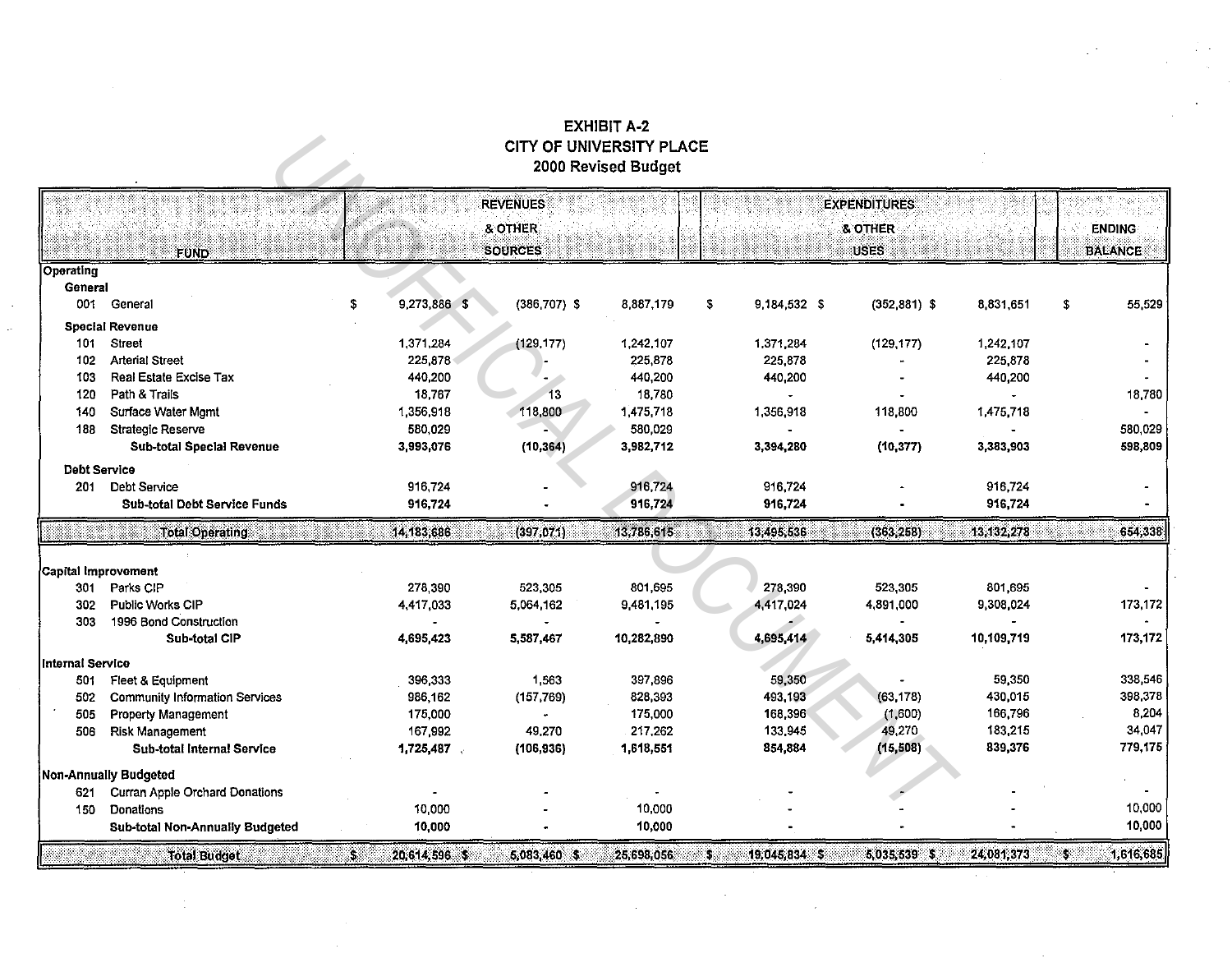|  | Attachment B |
|--|--------------|
|--|--------------|

|                                               |         | 1999 Salary Range               |          |                                                                | <b>Adopted</b><br>2000 Salary Range |          |                               | Proposed<br>2000 Salary Pange   |          |          |
|-----------------------------------------------|---------|---------------------------------|----------|----------------------------------------------------------------|-------------------------------------|----------|-------------------------------|---------------------------------|----------|----------|
| Position                                      | Entry   | Middle                          | High     | Entry                                                          | Middle                              | High     | Entry                         | Middle                          | High     | % Change |
| Governance & Management                       | S       | S                               | S        | \$                                                             |                                     |          | \$                            | S                               | S        |          |
| City Manager                                  |         | Set by Resolution and Agreement |          |                                                                | Set by Resolution and Agreement     |          |                               | Set by Resolution and Agreement |          |          |
| Assistant To the City Manager                 | 3,062   | 3,469                           | 3,876    | 3,123                                                          | 3,538                               | 3,954    | 3,123                         | 3,538                           | 3,954    | 0%       |
| <b>Executive Assistant</b>                    | 2,893   | 3,333                           | 3,774    | 2,951                                                          | 3,400                               | 3,849    | 3,071                         | 3,479                           | 3,887    | 1%       |
| City Clerk                                    | 3,868   | 4,382                           | 4,896    | 3,945                                                          | 4,470                               | 4,994    | 3,985                         | 4,514                           | 5,044    | 1%       |
| Deputy City Clerk                             | 2,647   | 2,998                           | 3,350    | 2,700                                                          | 3,058                               | 3,417    | 2,884                         | 3,267                           | 3,650    | 6%       |
| Records Specialist                            | 2,568   | 2,909                           | 3,250    | 2,619                                                          | 2,967                               | 3,315    | 2,645                         | 2,996                           | 3,348    | 1%       |
| City Attorney                                 | 5,746   | 6,545                           | 7,344    | 5,861                                                          | 6,676                               | 7,491    | 5,977                         | 6,772                           | 7,566    | 1%       |
| <b>Assistant City Attorney</b>                | 3,868   | 4,382                           | 4,896    | 3,945                                                          | 4,470                               | 4,994    | 3,985                         | 4,514                           | 5,044    | 1%       |
| Paralegal                                     | 2,893   | 3,333                           | 3,774    | 2,951                                                          | 3,400                               | 3,849    | 3,071                         | 3,479                           | 3,887    | 1%       |
| <b>Finance and Information Services</b>       |         |                                 |          |                                                                |                                     |          |                               |                                 |          |          |
| Finance Director                              | 4,740   | 5,370                           | 6,000    | 4,835                                                          | 5,477                               | 6,120    | 5,701                         | 6,459                           | 7,217    | 15%      |
| Assistant Finance Director                    | 3,062   | 3,469                           | 3,876    | 4,274                                                          | 4,842                               | 5,410    | 4,274                         | 4,842                           | 5,410    | 0%       |
| Finance Specialist                            | 2,700   | 3,059                           | 3,417    | 2,754                                                          | 3,120                               | 3,485    | 2,647                         | 2,998                           | 3,350    | -4%      |
| <b>Information Systems Analyst</b>            | 3,465   | 3,951                           | 4,437    | 3,534                                                          | 4,031                               | 4,526    | 3,437                         | 3,893                           | 4,350    | -4%      |
| <b>Information Systems Support Specialist</b> | 2,568   | 2,909                           | 3,250    | 2,619                                                          | 2,967                               | 3,315    | 2,645                         | 2,996                           | 3,348    | 1%       |
| <b>Management Services</b>                    |         |                                 |          |                                                                |                                     |          |                               |                                 |          |          |
| Management Services Director                  | 4,424   | 5,012                           | 5,600    | 4,512                                                          | 5,112                               | 5,712    | 4,512                         | 5,112                           | 5,712    | 0%       |
| Personnel Specialist                          | 2,568   | 2,909                           |          | 2,619                                                          |                                     | 3,315    | 2,645                         | 2,996                           | 3,348    | $1\%$ .  |
|                                               |         |                                 | 3,250    |                                                                | 2,967                               |          |                               |                                 |          |          |
| Crime Prevention Specialist*                  | 2,568   | 2,909                           | 3,250    | 2,619                                                          | 2,967                               | 3,315    | 2,726                         | 3,089                           | 3,451    | 4%       |
| Administrative Assistant                      | 2,647   | 2,998                           | 3,350    | 2,700                                                          | 3,058                               | 3,417    | 2,726                         | 3,089                           | 3,451    | 1%       |
| Office Assistant I                            | 1,894   | 2,146                           | 2,397    | 1,932                                                          | 2,189                               | 2,445    | 1,951                         | 2,210                           | 2,469    | 1%       |
| Office Assistant II                           | 2,176   | 2,465                           | 2,754    | 2,219                                                          | 2,515                               | 2,809    | 2,219                         | 2,514                           | 2,809    | 0%       |
| Maintenance Worker I **                       | 2,176   | 2,465                           | 2,754    |                                                                |                                     |          | ----- Under Negotiation ----- |                                 |          |          |
| Planning & Community Development              |         |                                 |          |                                                                |                                     |          |                               |                                 |          |          |
| PCD Director/ACM                              | 5,589   | 6,332                           | 7,075    | 5,701                                                          | 6,459                               | 7,217    | 5,701                         | 6,459                           | 7,217    | 0%       |
| Administrative Assistant                      | 2,647   | 2,998                           | 3,350    | 2,700                                                          | 3,058                               | 3,417    | 2,726                         | 3,088                           | 3,451    | 1%       |
| Recreation Manager                            | N/A     | N.A                             | N/A      | N/A                                                            | N/A                                 | N/A      | 3,985                         | 4,514                           | 5,044    | N/A      |
| Recreation Supervisor                         | 2,893   | 3,333                           | 3,774    | 2,951                                                          | 3,400                               | 3,849    | 3,223                         | 3,652                           | 4,080    | 6%       |
| Recreation Coordinator                        | 2,647   | 2,998                           | 3,350    | N/A                                                            | N/A                                 | N/A      | N/A                           | N/A                             | N/A      | N/A      |
| Maintenance Worker I**                        | 2,176   | 2,465                           | 2,754    |                                                                |                                     |          | ----- Under Negotiation ----- |                                 |          |          |
| Office Assistant II                           | 2,176   | 2,465                           | 2,754    | 2,219                                                          | 2,515                               | 2,809    | 2,219                         | 2,514                           | 2,809    | 0%       |
| Planning Manager                              | 3,868   | 4,382                           | 4,896    | 3,945                                                          | 4,470                               | 4,994    | 4,274                         | 4,842                           | 5.410    | 8%       |
| Senior Planner                                | 3,465   | 3,951                           | 4,437    | 3,534                                                          | 4,031                               | 4,526    | 3,611                         | 4,091                           | 4,571    | 1%       |
| Associate Planner                             | 3,062   | 3,469                           | 3,876    | 3,123                                                          | 3,538                               | 3,954    | 3,155                         | 3,575                           | 3,994    | 1%       |
| Assistant Planner                             | 2,647   | 2,998                           | 3,350    | 2,700                                                          | 3,058                               | 3 4 1 7  | 2,726                         | 3,089                           | 3,451    | 1%       |
| Building Official                             | 3,868   | 4,382                           | 4,896    | 3,945                                                          | 4,470                               | 4,994    | 4,274                         | 4,842                           | 5,410    | 3%       |
| Building Inspector/Plans Examiner             | 3,062   | 3,469                           | 3,876    | 3,123                                                          | 3,538                               | 3,954    | 3,155                         | 3,575                           | 3,994    | 1%       |
| Codes Enforcement Officer                     | 2,647   | 2,998                           | 3,350    | 2,700                                                          | 3,058                               | 3,417    | 2,699                         | 3,058                           | 3,417    | 0%       |
| Permits Manager                               | 3,868   | 4,382                           | 4,896    | 3,945                                                          | 4,470                               | 4,994    | 3,985                         | 4,514                           | 5,044    | 1%       |
| Permits Specialist                            | 2,568   | 2,909                           | 3,250    | 2,619                                                          | 2,967                               | 3,315    | 2,645                         | 2,996                           | 3,348    | 1%       |
| Office Assistant II                           | 2,176   | 2,465                           | 2,754    | 2,220                                                          | 2,514                               | 2,809    | 2,219                         | 2,514                           | 2,809    | 0%       |
| Public Works & Engineering                    |         |                                 |          |                                                                |                                     |          |                               |                                 |          |          |
| PW Director/ACM                               | 5,589   | 6,332                           | 7,075    | 5,701                                                          | 6,459                               | 7,217    | 5,758                         | 6,524                           | 7,289    | 1%       |
| Administrative Assistant                      | 2,647   | 2,998                           | 3,350    | 2,700                                                          | 3,058                               | 3,417    | 2,726                         | 3,089                           | 3,451    | 1%       |
| Engineering Manager/City Engineer             | 4,740   | 5,370                           | 6,000    | 4,835                                                          | 5,477                               | 6,120    | 4,883                         | 5,532                           | 6,181    | 1%       |
| Senior Project Engineer                       | 3,868   | 4,382                           | 4,896    | 3,945                                                          | 4,470                               | 4,994    | 4,274                         | 4,842                           | 5,410    | 8%       |
| Project Engineer                              | 3,465   | 3,951                           | 4,437    | 3,534                                                          | 4,031                               | 4,526    | 3,611                         | 4,091                           | 4,571    | 1%       |
| Senior Engineering Technician                 | 3,062   | 3,469                           | 3,876    | 3,123                                                          | 3,538                               | 3,954    | 3,155                         | 3,575                           | 3,994    | 1%       |
| <b>Engineering Technician</b>                 | 2,700   | 3,059.                          | 3,417    | 2,754                                                          | 3,120                               | 3,485    | 2,781                         | 3,150                           | 3,520    | 1%       |
| <b>Engineering Services Specialist</b>        | 2,568   | 2,909                           | 3,250    | 2,619                                                          | 2,967                               | 3,315    | 2,645                         | 2,996                           | 3,348    | 1%       |
|                                               |         |                                 |          |                                                                |                                     |          |                               |                                 |          |          |
| Public Works Superintendent                   | 3,868   | 4,382                           | 4,896    | 3,945                                                          | 4,470                               | 4,994    | 4,274                         | 4,842                           | 5,410    | 8%       |
| Maintenance Supervisor**                      | 3,062   | 3,469                           | 3,876    |                                                                |                                     |          | ----- Under Negotiation ----- |                                 |          |          |
| Maintenance Worker III**                      | 2,700   | 3,059                           | 3,417    |                                                                |                                     |          | ----- Under Negotiation ----- |                                 |          |          |
| Maintenance Worker II**                       | 2,647   | 2,998                           | 3,350    |                                                                |                                     |          | ----- Under Negotiation ----- |                                 |          |          |
| Maintenance Worker I**                        | 2,176   | 2,465                           | 2,754    |                                                                |                                     |          | ----- Under Negotiation ----- |                                 |          |          |
| Office Assistant I                            | 1,894   | 2,146                           | 2,397    | ----- Under Negotiation -----<br>----- Under Negotiation ----- |                                     |          |                               |                                 |          |          |
| Maintenance Laborer/Trainee**                 | 1,237   | 1,932                           | 2,625    |                                                                |                                     |          |                               |                                 |          |          |
| <b>Miscellaneous/Temporary Positions</b>      |         |                                 |          |                                                                |                                     |          |                               |                                 |          |          |
| Intern/Help Desk                              | 8.00/hr | 10.00/hr                        | 12.00/hr | 8.00/hr                                                        | 10.00/hr                            | 12.00/hr | 8.00/hr                       | 10.00/hr                        | 12.00/hr |          |
| Office Aide                                   | 5.70/hr | 8.00/hr                         | 10.00/hr | 6.50/hr                                                        | 8.00/hr                             | 10.00/hr | 6.50/hr                       | 8.00/hr                         | 10.00/hr |          |
| General Worker                                | 5.70/hr | 8.00/hr                         | 10.00/hr | 6.50/hr                                                        | 8.00/hr                             | 10.00/hr | 6.50/hr                       | 8.00/hr                         | 10.00/hr |          |
| Recreation Assistant                          | 5.70/hr | 8.00/hr                         | 10.00/hr | 6.50/hr                                                        | 8.00/hr                             | 10.00/hr | 6.50/hr                       | 8.00/hr                         | 10.00/hr |          |
| Mayor                                         |         |                                 | 500/mo   |                                                                | 500/mo After Election:              | 900/mo   |                               | 500/mo After Election:          | 900/mo   |          |
| City Council Member                           |         |                                 | 400/mo   |                                                                | 400/mo After Election:              | 700/mo   |                               | 400/mo After Election:          | 700/mo   |          |
|                                               |         |                                 |          |                                                                |                                     |          |                               |                                 |          |          |

\* **grant funded** 

 $\label{eq:2} \frac{1}{\sqrt{2}}\left(\frac{1}{\sqrt{2}}\right)^2\left(\frac{1}{\sqrt{2}}\right)^2\left(\frac{1}{\sqrt{2}}\right)^2.$ 

 $\sim 10^7$ 

 $\sim 10$ 

•• @ **1999 Rate until union contract approved** 

 $\sim 10^{11}$  m  $^{-1}$